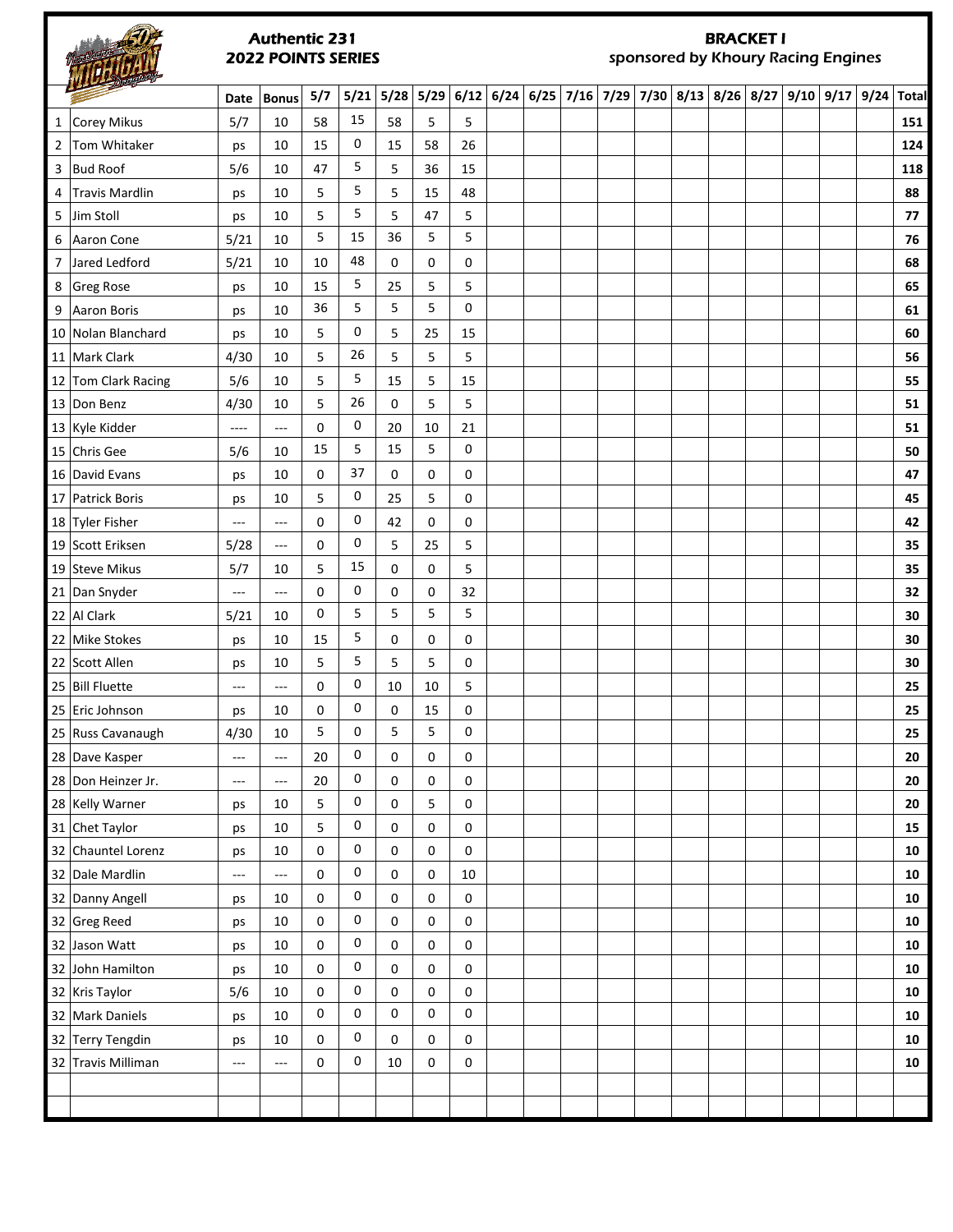### Authentic 231 2022 POINTS SERIES

# BRACKET II

sponsored by Micro Auto Group

|   | <b>The School</b>     | Date | <b>Bonus</b> | 5/7 | 5/21 | 5/28 | 5/29 | 6/12 | 6/24 | $6/25$ 7/16 7/29 | 7/30 | $8/13$ $8/26$ $8/27$ | 9/10 | $9/17$ 9/24 | <b>Total</b> |
|---|-----------------------|------|--------------|-----|------|------|------|------|------|------------------|------|----------------------|------|-------------|--------------|
| 1 | Travis Mardlin        | ps   | 10           | 57  | 57   | 15   | 68   | 36   |      |                  |      |                      |      |             | 243          |
|   | 2 Dale Mardlin        | ps   | 10           | 25  | 68   | 25   | 46   | 36   |      |                  |      |                      |      |             | 210          |
|   | 3 Dan Snyder          | ps   | 10           | 5   | 35   | 35   | 35   | 47   |      |                  |      |                      |      |             | 167          |
| 4 | Doug Perrin           | ps   | 10           | 15  | 5    | 25   | 25   | 58   |      |                  |      |                      |      |             | 138          |
|   | 5 Bill Fluette        | ps   | 10           | 5   | 5    | 68   | 15   | 15   |      |                  |      |                      |      |             | 118          |
|   | 5 Scott Eriksen       | 5/28 | 10           | 0   | 0    | 46   | 57   | 5    |      |                  |      |                      |      |             | 118          |
|   | 7 Randy Stoykovich    | ps   | 10           | 46  | 15   | 5    | 15   | 25   |      |                  |      |                      |      |             | 116          |
|   | 8 Andrew Heinig       | ps   | 10           | 0   | 25   | 15   | 25   | 25   |      |                  |      |                      |      |             | 100          |
|   | 8 Matt Omar           | ps   | 10           | 0   | 25   | 5    | 35   | 25   |      |                  |      |                      |      |             | 100          |
|   | 10 Donnie Heinzer     | ps   | 10           | 25  | 15   | 35   | 5    | 5    |      |                  |      |                      |      |             | 95           |
|   | 10 Jim Stoll          | ps   | 10           | 15  | 15   | 35   | 15   | 5    |      |                  |      |                      |      |             | 95           |
|   | 12 Dave McChesney     | 4/30 | 10           | 68  | 0    | 5    | 5    | 0    |      |                  |      |                      |      |             | 88           |
|   | 13 Dustin Cesaro      | 5/7  | 10           | 46  | 5    | 15   | 5    | 5    |      |                  |      |                      |      |             | 86           |
|   | 14 Kyle Kidder        | 4/30 | 10           | 15  | 15   | 5    | 25   | 15   |      |                  |      |                      |      |             | 85           |
|   | 15 Melissa Wood       | ps   | 10           | 5   | 5    | 46   | 5    | 5    |      |                  |      |                      |      |             | 76           |
|   | 16 David Evans        | ps   | 10           | 15  | 5    | 5    | 25   | 15   |      |                  |      |                      |      |             | 75           |
|   | 16 Gordy Bosack       | ps   | 10           | 35  | 5    | 15   | 5    | 5    |      |                  |      |                      |      |             | 75           |
|   | 16 Larry Crawford     | ps   | 10           | 15  | 5    | 5    | 15   | 25   |      |                  |      |                      |      |             | 75           |
|   | 19 Scott Flees        | 5/9  | 10           | 15  | 46   | 0    | 0    | 0    |      |                  |      |                      |      |             | ${\bf 71}$   |
|   | 20 Jeremy Hovey       | ps   | 10           | 35  | 5    | 5    | 15   | 0    |      |                  |      |                      |      |             | 70           |
|   | 20 Mark Smith         | ps   | 10           | 15  | 0    | 5    | 35   | 5    |      |                  |      |                      |      |             | 70           |
|   | 21 Perry Daniels      | ps   | 10           | 0   | 0    | 52   | 5    | 0    |      |                  |      |                      |      |             | 67           |
|   | 22 Gary Wood          | ps   | 10           | 5   | 35   | 5    | 5    | 5    |      |                  |      |                      |      |             | 65           |
|   | 22 Tim Crandall       | ps   | 10           | 5   | 15   | 25   | 5    | 5    |      |                  |      |                      |      |             | 65           |
|   | 24 David Osborn       | ps   | 10           | 25  | 15   | 5    | 5    | 0    |      |                  |      |                      |      |             | 60           |
|   | 25 Bob Vandewater     | ps   | 10           | 5   | 5    | 5    | 25   | 5    |      |                  |      |                      |      |             | 55           |
|   | 25 Carl Greaves       | ps   | 10           | 25  | 0    | 15   | 5    | 0    |      |                  |      |                      |      |             | 55           |
|   | 25 Josh Sorensen      | 4/30 | 10           | 5   | 5    | 5    | 15   | 15   |      |                  |      |                      |      |             | 55           |
|   | 25 Rich Majchrzak     | ps   | 10           | 5   | 25   | 5    | 5    | 5    |      |                  |      |                      |      |             | 55           |
|   | 25 Steve Tennant      | ps   | 10           | 35  | 0    | 5    | 0    | 5    |      |                  |      |                      |      |             | 55           |
|   | 30 Al McChesney       | ps   | 10           | 5   | 5    | 25   | 5    | 0    |      |                  |      |                      |      |             | 50           |
|   | 30 Bob Bushen         | 4/28 | 10           | 5   | 25   | 5    | 5    | 0    |      |                  |      |                      |      |             | 50           |
|   | 30 Todd Boyden        | ps   | 10           | 5   | 5    | 15   | 15   | 0    |      |                  |      |                      |      |             | 50           |
|   | 33 Jim Evans          | ps   | 10           | 5   | 5    | 5    | 5    | 15   |      |                  |      |                      |      |             | 45           |
|   | 33 Jim Moore          | ps   | 10           | 15  | 5    | 5    | 5    | 5    |      |                  |      |                      |      |             | 45           |
|   | 33 Ken Wood           | ps   | 10           | 5   | 5    | 5    | 5    | 15   |      |                  |      |                      |      |             | 45           |
|   | 33 Kevin Wood         | 5/7  | 10           | 5   | 0    | 25   | 5    | 0    |      |                  |      |                      |      |             | 45           |
|   | 33 Kristina Mardlin   | 5/7  | 10           | 15  | 5    | 5    | 5    | 5    |      |                  |      |                      |      |             | 45           |
|   | 33 Richard Mathis     | ps   | 10           | 5   | 5    | 15   | 5    | 5    |      |                  |      |                      |      |             | 45           |
|   | 39 Cliff Mardlin      | 5/6  | 10           | 5   | 5    | 5    | 15   | 0    |      |                  |      |                      |      |             | 40           |
|   | 39 Mel Huntley/Stokes | ps   | 10           | 25  | 5    | 0    | 0    | 0    |      |                  |      |                      |      |             | 40           |
|   | 39 Nolan Blanchard    | ps   | 10           | 5   | 0    | 5    | 5    | 15   |      |                  |      |                      |      |             | 40           |
|   | 42 Bob Wilson         | ps   | 10           | 5   | 5    | 5    | 5    | 5    |      |                  |      |                      |      |             | 35           |
|   | 42 Jeremy Loose       | 5/7  | $10\,$       | 5   | 15   | 0    | 0    | 5    |      |                  |      |                      |      |             | 35           |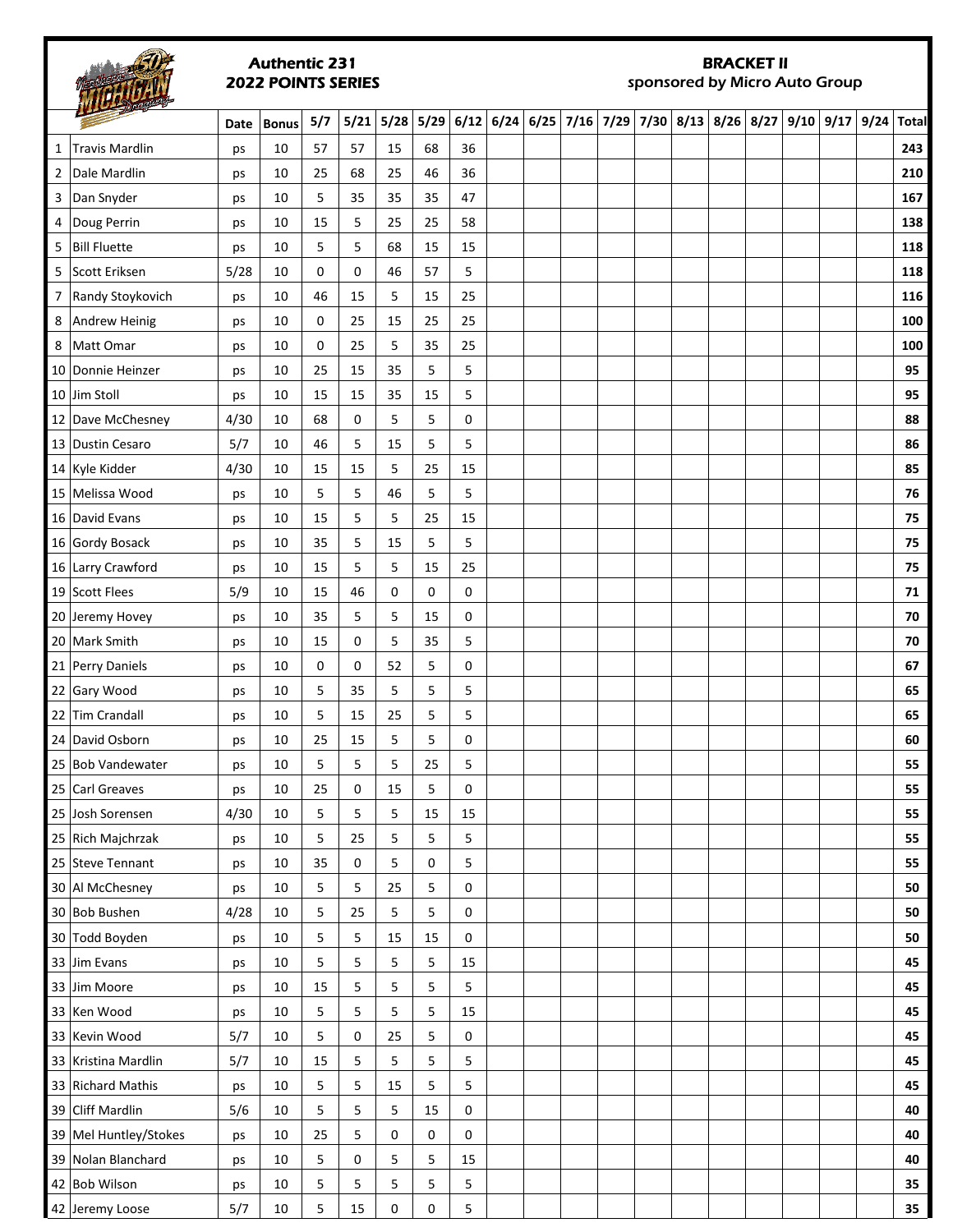|    | 42 Larry Morrison   | ps                       | 10                       | 5           | 5           | 5           | 5  | 5      |  |  |  |  |  | 35         |
|----|---------------------|--------------------------|--------------------------|-------------|-------------|-------------|----|--------|--|--|--|--|--|------------|
| 42 | <b>Martin Moore</b> | ps                       | 10                       | 5           | 5           | 5           | 5  | 5      |  |  |  |  |  | 35         |
|    | 42 Samantha Coe     | 5/7                      | 10                       | 5           | 0           | 15          | 5  | 0      |  |  |  |  |  | 35         |
|    | 42 Terry Lee        | ps                       | 10                       | 5           | 0           | 5           | 15 | 0      |  |  |  |  |  | 35         |
| 42 | Timm Heinig         | ps                       | 10                       | 0           | 15          | 5           | 5  | 0      |  |  |  |  |  | 35         |
|    | 50 Brandon Norman   | ps                       | 10                       | 0           | 0           | 15          | 5  | 0      |  |  |  |  |  | 30         |
|    | 50 James Coe        | 5/7                      | 10                       | 5           | 5           | 5           | 5  | 0      |  |  |  |  |  | 30         |
|    | 50 Jeremy Krueger   | ps                       | 10                       | 15          | 5           | 0           | 0  | 0      |  |  |  |  |  | 30         |
|    | 50 Scott Allen      | ps                       | 10                       | 5           | 5           | 5           | 5  | 0      |  |  |  |  |  | 30         |
|    | 50 Toby Kroenig     | ps                       | 10                       | 5           | 0           | 5           | 5  | 5      |  |  |  |  |  | 30         |
|    | 55 Matt Hospenthal  | ps                       | 10                       | 5           | 5           | 0           | 0  | 5      |  |  |  |  |  | 25         |
|    | 55 Melissa Spellman | ps                       | 10                       | 5           | 0           | 5           | 5  | 0      |  |  |  |  |  | 25         |
|    | 55 Osga Racing      | ps                       | 10                       | 0           | 0           | 5           | 5  | 5      |  |  |  |  |  | 25         |
|    | 55 Toby Hamilton    | ps                       | 10                       | 5           | 0           | 5           | 5  | 0      |  |  |  |  |  | 25         |
|    | 59 Butch Strait     | 5/7                      | 10                       | 5           | 0           | 0           | 5  | 0      |  |  |  |  |  | 20         |
|    | 59 David Fargo      | ps                       | 10                       | 5           | 5           | $\mathbf 0$ | 0  | 0      |  |  |  |  |  | 20         |
|    | 59 Derek Shaw       | 4/27                     | 10                       | 0           | 0           | 5           | 5  | 0      |  |  |  |  |  | 20         |
|    | 59 Eric Duby        | $\qquad \qquad - -$      | $\sim$ $\sim$            | 0           | $\mathsf 0$ | 10          | 10 | 0      |  |  |  |  |  | ${\bf 20}$ |
|    | 59 Jared Ledford    | ---                      | ---                      | 20          | 0           | 0           | 0  | 0      |  |  |  |  |  | 20         |
|    | 59 Joe Bigelow      | ps                       | 10                       | 0           | 0           | 5           | 5  | 0      |  |  |  |  |  | 20         |
|    | 59 Parker Cesaro    | $\cdots$                 | $---$                    | 0           | 0           | 20          | 0  | 0      |  |  |  |  |  | 20         |
|    | 59 Scott Swander    | $---$                    | ---                      | 0           | 0           | 0           | 20 | 0      |  |  |  |  |  | 20         |
|    | 67 Calvin Lutz      | 5/21                     | 10                       | 0           | 0           | 5           | 0  | 0      |  |  |  |  |  | 15         |
|    | 67 Dan Sprague      | ps                       | 10                       | 5           | 0           | 0           | 0  | 0      |  |  |  |  |  | 15         |
|    | 67 Danny Lewis      | ps                       | 10                       | 5           | 0           | 0           | 0  | 0      |  |  |  |  |  | 15         |
|    | 67 Mark Clark       | 4/30                     | 10                       | 5           | 0           | 0           | 0  | 0      |  |  |  |  |  | 15         |
| 67 | Mike Athey          | ps                       | 10                       | 5           | 0           | 0           | 0  | 0      |  |  |  |  |  | 15         |
|    | 67 Mike Henry       | ps                       | 10                       | 5           | 0           | 0           | 0  | 0      |  |  |  |  |  | 15         |
|    | 67 Russ Cavanaugh   | 4/30                     | 10                       | 5           | 0           | 0           | 0  | 0      |  |  |  |  |  | 15         |
|    | 67 Todd Baughan     | ps                       | 10                       | 5           | 0           | 0           | 0  | 0      |  |  |  |  |  | 15         |
|    | 75 Ben Wenzel Jr    | ---                      | $\overline{a}$           | 10          | 0           | 0           | 0  | 0      |  |  |  |  |  | ${\bf 10}$ |
|    | 75 Chris Mesbergen  | $\cdots$                 | $\sim$ $\sim$            | 10          | 0           | 0           | 0  | 0      |  |  |  |  |  | 10         |
|    | 75 Doug Hertel      | ---                      | $---$                    | 0           | 0           | 10          | 0  | 0      |  |  |  |  |  | 10         |
|    | 75 Gary Hlavka      | ps                       | 10                       | 0           | 0           | $\mathbf 0$ | 0  | 0      |  |  |  |  |  | 10         |
|    | 75 Jacob Purple     | ps                       | 10                       | 0           | 0           | 0           | 0  | 0      |  |  |  |  |  | 10         |
|    | 75 Jason Pomeroy    | ps                       | $10\,$                   | 0           | 0           | 0           | 0  | 0      |  |  |  |  |  | ${\bf 10}$ |
|    | 75 Jason Whitten    | ps                       | 10                       | $\mathsf 0$ | 0           | 0           | 0  | 0      |  |  |  |  |  | 10         |
|    | 75 Jeff Patterson   | ps                       | 10                       | 0           | 0           | 0           | 0  | 0      |  |  |  |  |  | ${\bf 10}$ |
|    | 75 Joe Delgado      | $---$                    | $\overline{a}$           | 10          | 0           | 0           | 0  | 0      |  |  |  |  |  | ${\bf 10}$ |
|    | 75 Kevin Green      | ps                       | 10                       | $\mathbf 0$ | 0           | 0           | 0  | 0      |  |  |  |  |  | 10         |
|    | 75 Larry Tennant    | ---                      | $---$                    | 0           | 0           | 0           | 0  | $10\,$ |  |  |  |  |  | ${\bf 10}$ |
|    | 75 Louis Gravelle   | ps                       | 10                       | 0           | 0           | 0           | 0  | 0      |  |  |  |  |  | 10         |
|    | 75 Mark Daniels     | $\overline{\phantom{a}}$ | $\hspace{0.05cm} \ldots$ | $\mathbf 0$ | 0           | 10          | 0  | 0      |  |  |  |  |  | 10         |
|    | 75 Mike Haugen      | ps                       | 10                       | 0           | 0           | 0           | 0  | 0      |  |  |  |  |  | 10         |
|    | 75 Mike Kane        | ps                       | 10                       | 0           | 0           | $\mathbf 0$ | 0  | 0      |  |  |  |  |  | ${\bf 10}$ |
|    | 75 Phil Anderson    | ps                       | 10                       | 0           | 0           | 0           | 0  | 0      |  |  |  |  |  | 10         |
|    | 75 Ron Emery        | 5/5                      | 10                       | 0           | 0           | 0           | 0  | 0      |  |  |  |  |  | 10         |
|    | 75 Ronnie Greaves   | ps                       | 10                       | 0           | 0           | 0           | 0  | 0      |  |  |  |  |  | 10         |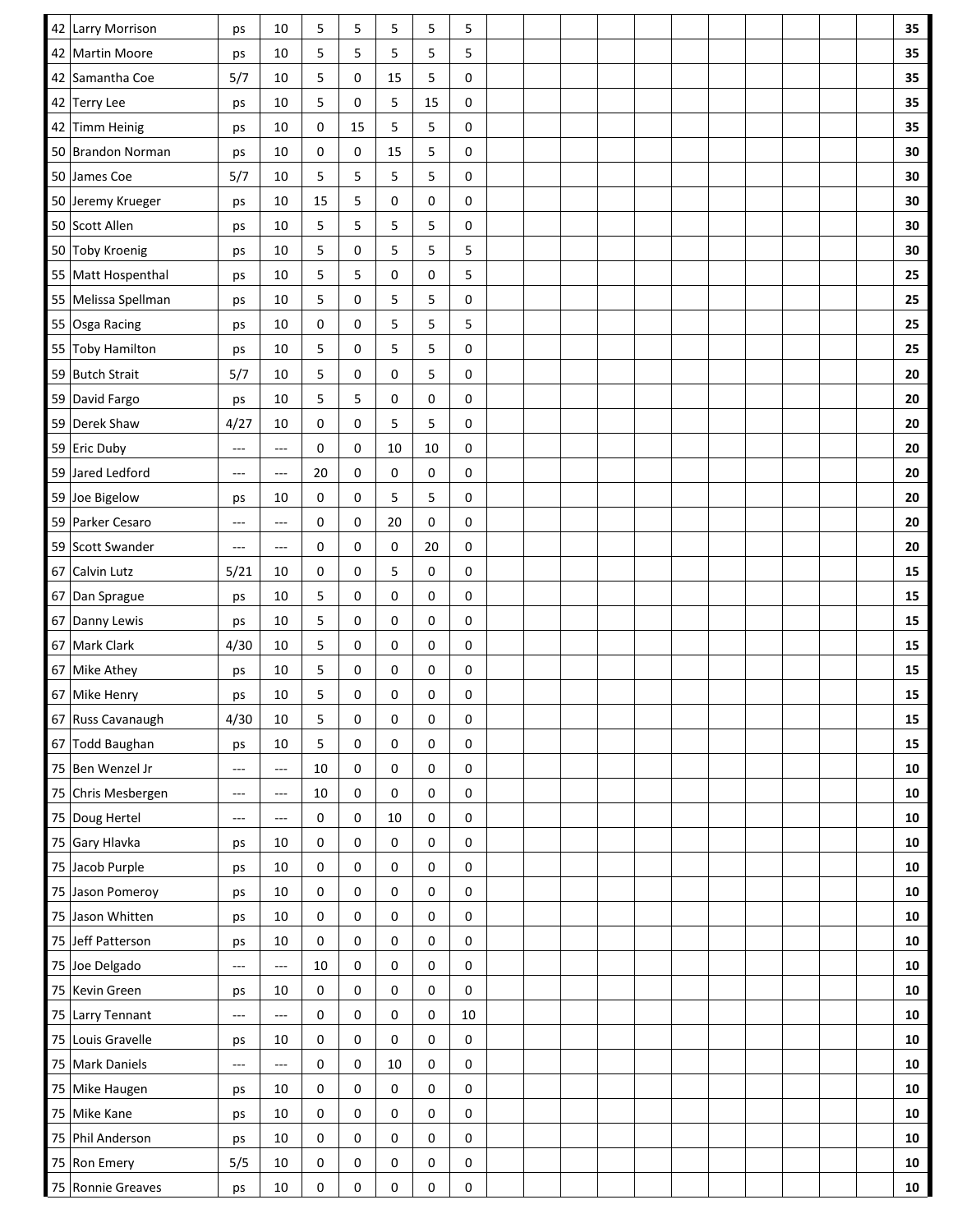| 75 Scott Glinski  | 4/30    | 10      | ╭<br>υ |    |  |  |  |  |  |  | 10 |
|-------------------|---------|---------|--------|----|--|--|--|--|--|--|----|
| 75 Stacey Bigelow | ps      | 10      | υ      |    |  |  |  |  |  |  | 10 |
| 75 Tim Wing       | ps      | 10      | υ      |    |  |  |  |  |  |  | 10 |
| 75 Trevor Rye     | $- - -$ | $- - -$ | u      | 10 |  |  |  |  |  |  | 10 |
|                   |         |         |        |    |  |  |  |  |  |  |    |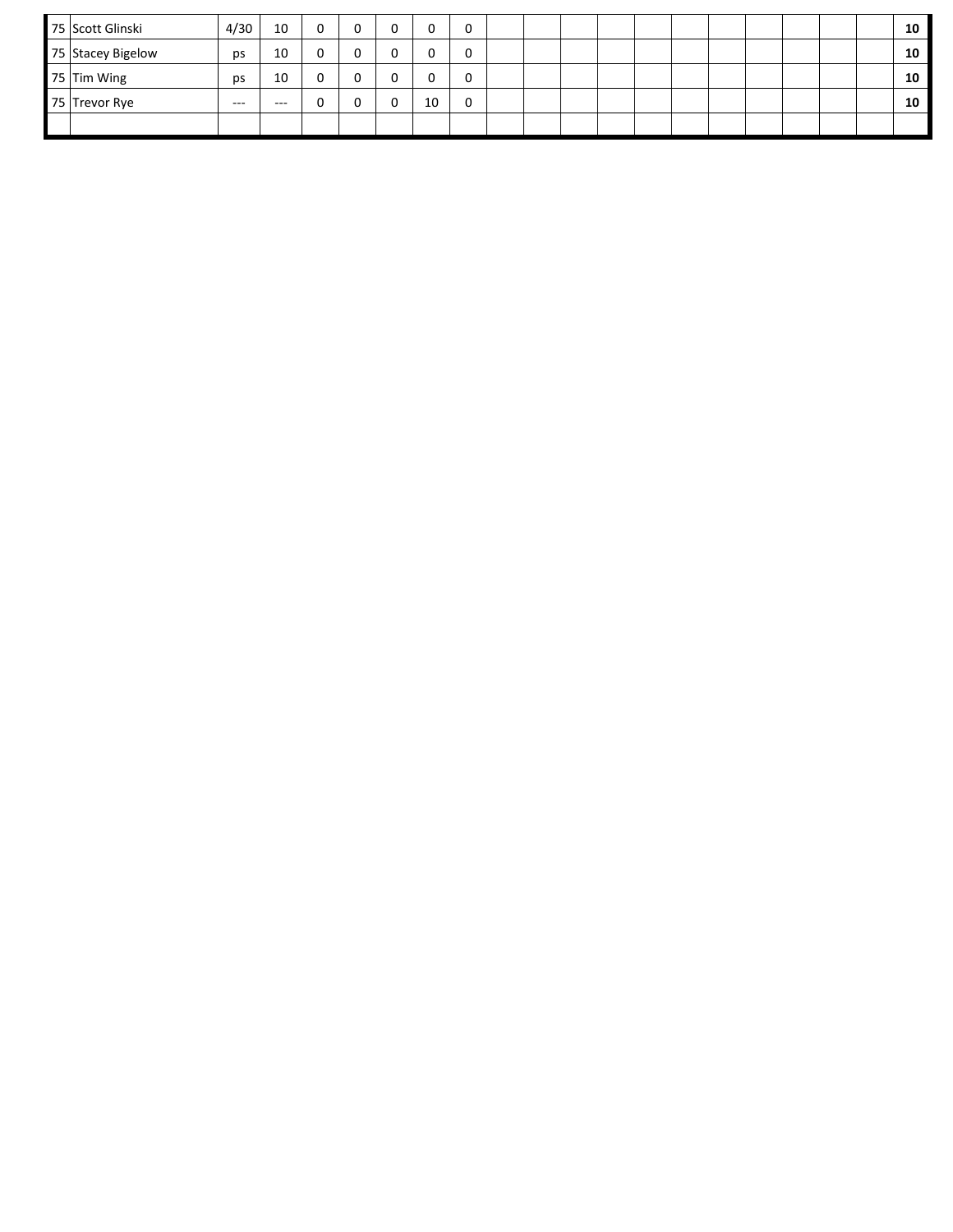# Authentic 231 2022 POINTS SERIES

# PRO TROPHY sponsored by SK Customs

in memory of Mike Peck

|             |                       | Date     | <b>Bonus</b>             | 5/7 | 5/21 | $5/28$ | 5/29 |    |  | $6/12$ 6/24 6/25 7/16 7/29 7/30 8/13 8/26 8/27 |  |  |  | $9/10$ $9/17$ $9/24$ | Total |
|-------------|-----------------------|----------|--------------------------|-----|------|--------|------|----|--|------------------------------------------------|--|--|--|----------------------|-------|
| 1           | Kristina Mardlin      | ps       | 10                       | 5   | 57   | 67     | 25   | 25 |  |                                                |  |  |  |                      | 189   |
| $2^{\circ}$ | Dustin Cesaro         | 5/7      | 10                       | 5   | 46   | 5      | 78   | 25 |  |                                                |  |  |  |                      | 169   |
|             | 3   Martin Moore      | ps       | 10                       | 25  | 68   | 35     | 15   | 5  |  |                                                |  |  |  |                      | 158   |
|             | 4 Gary Bowman Jr      | ps       | 10                       | 46  | 35   | 35     | 15   | 5  |  |                                                |  |  |  |                      | 146   |
|             | 5   Mark Smith        | ps       | 10                       | 15  | 5    | 15     | 25   | 68 |  |                                                |  |  |  |                      | 138   |
| 6           | Jim Evans             | ps       | 10                       | 57  | 5    | 15     | 45   | 5  |  |                                                |  |  |  |                      | 137   |
|             | 7 Breah Kidder        | 4/30     | 10                       | 25  | 15   | 35     | 35   | 5  |  |                                                |  |  |  |                      | 125   |
|             | 8   Ty MacNeill       | ps       | 10                       | 0   | 0    | 45     | 67   | 0  |  |                                                |  |  |  |                      | 122   |
|             | 9 Ken Bigelow         | ps       | 10                       | 35  | 25   | 5      | 15   | 15 |  |                                                |  |  |  |                      | 105   |
|             | 10 David Evans        | ps       | 10                       | 68  | 0    | 15     | 5    | 5  |  |                                                |  |  |  |                      | 103   |
|             | 11 Scott Swander      | ps       | 10                       | 0   | 0    | 5      | 25   | 57 |  |                                                |  |  |  |                      | 97    |
|             | 12 Tim Crandall       | ps       | 10                       | 5   | 15   | 15     | 15   | 35 |  |                                                |  |  |  |                      | 95    |
|             | 13 Parker Cesaro      | 5/4      | 10                       | 0   | 0    | 78     | 5    | 0  |  |                                                |  |  |  |                      | 93    |
|             | 14 Matt Omar          | ps       | 10                       | 0   | 5    | 15     | 15   | 46 |  |                                                |  |  |  |                      | 91    |
|             | 15 Maynard Eckert     | 4/30     | 10                       | 5   | 0    | 5      | 56   | 15 |  |                                                |  |  |  |                      | 91    |
|             | 16 Gannon Dougherty   | ps       | 10                       | 0   | 25   | 15     | 25   | 15 |  |                                                |  |  |  |                      | 90    |
|             | 17 Mark Mayfield      | ps       | 10                       | 5   | 15   | 56     | 0    | 0  |  |                                                |  |  |  |                      | 86    |
|             | 17 Mel Wade           | 5/7      | 10                       | 5   | 46   | 5      | 5    | 15 |  |                                                |  |  |  |                      | 86    |
|             | 19 Jake Wiederhold    | ps       | 10                       | 35  | 25   | 5      | 5    | 5  |  |                                                |  |  |  |                      | 85    |
|             | 19 Larry Crawford     | ps       | 10                       | 25  | 5    | 5      | 35   | 5  |  |                                                |  |  |  |                      | 85    |
|             | 21 Josh Eckert        | ps       | 10                       | 46  | 5    | 5      | 5    | 5  |  |                                                |  |  |  |                      | 76    |
|             | 22 Cebula Racing      | ps       | 10                       | 5   | 5    | 5      | 15   | 35 |  |                                                |  |  |  |                      | 75    |
|             | 22 Gary Wood          | ps       | 10                       | 15  | 15   | 5      | 15   | 15 |  |                                                |  |  |  |                      | 75    |
|             | 22 Larry Morrison     | ps       | 10                       | 5   | 5    | 5      | 35   | 15 |  |                                                |  |  |  |                      | 75    |
|             | 22 Rob Wilson         | ps       | 10                       | 5   | 15   | 35     | 5    | 5  |  |                                                |  |  |  |                      | 75    |
|             | 22 Tom Hanson         | ps       | 10                       | 25  | 5    | 15     | 5    | 15 |  |                                                |  |  |  |                      | 75    |
|             | 27 Dale Moody         | ps       | 10                       | 0   | 15   | 25     | 5    | 15 |  |                                                |  |  |  |                      | 70    |
|             | 27 Trevor Rye         | 5/7      | 10                       | 5   | 35   | 5      | 15   | 0  |  |                                                |  |  |  |                      | 70    |
|             | 29 Gina Spence        | 5/7      | 10                       | 25  | 15   | 5      | 5    | 5  |  |                                                |  |  |  |                      | 65    |
|             | 29 Jazline Bredbanner | ps       | 10                       | 25  | 15   | 5      | 5    | 5  |  |                                                |  |  |  |                      | 65    |
|             | 29 Melissa Spellman   | ps       | 10                       | 5   | 0    | 25     | 25   | 0  |  |                                                |  |  |  |                      | 65    |
|             | 29 Melissa Wood       | ps       | 10                       | 15  | 5    | 5      | 5    | 25 |  |                                                |  |  |  |                      | 65    |
|             | 33 Andrew Olman       | ps       | 10                       | 0   | 0    | 5      | 45   | 0  |  |                                                |  |  |  |                      | 60    |
|             | 33 Donnie Heinzer     | ps       | 10                       | 5   | 0    | 5      | 35   | 5  |  |                                                |  |  |  |                      | 60    |
|             | 33 John Creel         | $\cdots$ | $\hspace{0.05cm} \ldots$ | 30  | 0    | 0      | 0    | 30 |  |                                                |  |  |  |                      | 60    |
|             | 33 Ty Hamilton        | ps       | 10                       | 0   | 0    | 45     | 5    | 0  |  |                                                |  |  |  |                      | 60    |
|             | 37 Brendan Sian       | 5/7      | 10                       | 15  | 0    | 5      | 25   | 0  |  |                                                |  |  |  |                      | 55    |
|             | 37 Carl Simpson       | ps       | 10                       | 5   | 15   | 15     | 5    | 5  |  |                                                |  |  |  |                      | 55    |
|             | 37 Harold Habian      | ps       | 10                       | 5   | 25   | 5      | 5    | 5  |  |                                                |  |  |  |                      | 55    |
|             | 37 Jim Bacon          | ps       | 10                       | 5   | 5    | 25     | 5    | 5  |  |                                                |  |  |  |                      | 55    |
|             | 37 Reggie Ernst       | ps       | 10                       | 5   | 15   | 5      | 15   | 5  |  |                                                |  |  |  |                      | 55    |
|             | 42 Larry Tennant      | ps       | 10                       | 5   | 0    | 5      | 5    | 25 |  |                                                |  |  |  |                      | 50    |
|             | 42 Scott Glinski      | 4/30     | $10\,$                   | 25  | 15   | 0      | 0    | 0  |  |                                                |  |  |  |                      | 50    |
|             | 44 Allie Decker       | 5/7      | $10\,$                   | 5   | 5    | 5      | 5    | 15 |  |                                                |  |  |  |                      | 45    |
|             | 44 Bill Moody         | ps       | 10                       | 15  | 5    | 5      | 5    | 5  |  |                                                |  |  |  |                      | 45    |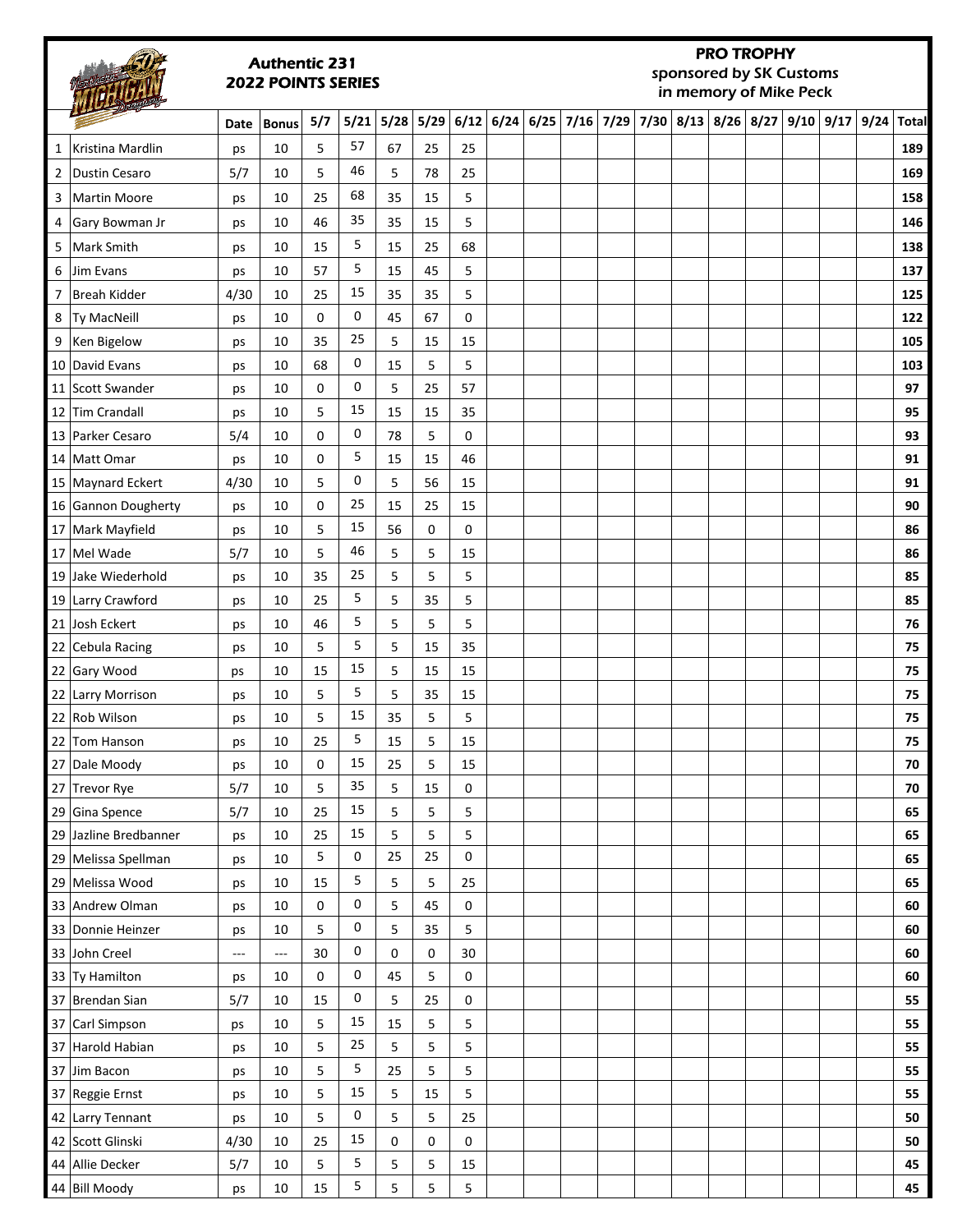| 44 Kevin Wood               | ps                                                                                                                                                | 10                       | 5        | 0  | 25 | 5           | 0      |  |  |  |  |  | 45         |
|-----------------------------|---------------------------------------------------------------------------------------------------------------------------------------------------|--------------------------|----------|----|----|-------------|--------|--|--|--|--|--|------------|
| 44 Leeanna Sorensen         | 4/30                                                                                                                                              | 10                       | 15       | 5  | 5  | 5           | 5      |  |  |  |  |  | 45         |
| 44 Louis Gravelle           | ps                                                                                                                                                | 10                       | 5        | 5  | 15 | 5           | 5      |  |  |  |  |  | 45         |
| 44 Pam Snyder               | ps                                                                                                                                                | 10                       | 5        | 5  | 15 | 5           | 5      |  |  |  |  |  | 45         |
| 50 Cody Near                | $\sim$ $\sim$                                                                                                                                     | ---                      | 0        | 0  | 20 | 20          | 0      |  |  |  |  |  | 40         |
| 50 Dylan Brow               | ps                                                                                                                                                | 10                       | 0        | 0  | 25 | 5           | 0      |  |  |  |  |  | 40         |
| 50 Emily Orth               | ps                                                                                                                                                | 10                       | 5        | 0  | 25 | 0           | 0      |  |  |  |  |  | 40         |
| 50 James Emiry              | ps                                                                                                                                                | 10                       | 15       | 5  | 5  | 5           | 0      |  |  |  |  |  | 40         |
| 50 Kevin Stoykovich         | ps                                                                                                                                                | 10                       | 0        | 5  | 0  | 0           | 25     |  |  |  |  |  | 40         |
| 50 Lee Wilkes               | ps                                                                                                                                                | 10                       | 5        | 15 | 5  | 5           | 0      |  |  |  |  |  | 40         |
| 50 Mike Young               | ps                                                                                                                                                | 10                       | 0        | 5  | 5  | 15          | 5      |  |  |  |  |  | 40         |
| 50 Steven Christoffersen    | ps                                                                                                                                                | 10                       | 15       | 5  | 5  | 0           | 5      |  |  |  |  |  | 40         |
| 50 Toby Kroening            | ps                                                                                                                                                | 10                       | 15       | 0  | 5  | 5           | 5      |  |  |  |  |  | 40         |
| 59 Butch Strait             | 5/7                                                                                                                                               | 10                       | 5        | 0  | 15 | 5           | 0      |  |  |  |  |  | 35         |
| 59 Dave Bell                | ps                                                                                                                                                | 10                       | 15       | 5  | 5  | 0           | 0      |  |  |  |  |  | 35         |
| 59 Dean Daugherty           | ps                                                                                                                                                | 10                       | 5        | 5  | 15 | 0           | 0      |  |  |  |  |  | 35         |
| 59 Gary Bowman Sr           | ps                                                                                                                                                | 10                       | 5        | 5  | 5  | 5           | 5      |  |  |  |  |  | 35         |
| 63 Andrew Hensley           | ---                                                                                                                                               | ---                      | 0        | 0  | 30 | 0           | 0      |  |  |  |  |  | 30         |
| 63 Bob Bushen               | 4/28                                                                                                                                              | 10                       | 5        | 5  | 5  | 5           | 0      |  |  |  |  |  | 30         |
| 63 David Fargo              | ps                                                                                                                                                | 10                       | 15       | 5  | 0  | 0           | 0      |  |  |  |  |  | 30         |
| 63 Dominic Dyer             | $\sim$ $\sim$                                                                                                                                     | ---                      | 0        | 30 | 0  | 0           | 0      |  |  |  |  |  | 30         |
| 63 Erik King                | ps                                                                                                                                                | 10                       | 15       | 5  | 0  | 0           | 0      |  |  |  |  |  | 30         |
| James Coe<br>63             | 5/7                                                                                                                                               | 10                       | 5        | 5  | 5  | 5           | 0      |  |  |  |  |  | 30         |
| 63 Jeff Heinig              | ps                                                                                                                                                | 10                       | 5        | 5  | 5  | 5           | 0      |  |  |  |  |  | 30         |
| Josh Orton<br>63            | ps                                                                                                                                                | 10                       | 0        | 0  | 15 | 0           | 5      |  |  |  |  |  | 30         |
| 63 Kalia Wiederhold         | ps                                                                                                                                                | 10                       | 5        | 0  | 5  | 5           | 5      |  |  |  |  |  | 30         |
| 63 Kyle Kidder              | 5/28                                                                                                                                              | 10                       | 0        | 20 | 0  | 0           | 0      |  |  |  |  |  | 30         |
| 63 Melanie Steele           | 4/30                                                                                                                                              | 10                       | 5        | 5  | 5  | 0           | 5      |  |  |  |  |  | 30         |
| 63 Nick Roberts             | ps                                                                                                                                                | 10                       | 0        | 0  | 5  | 15          | 0      |  |  |  |  |  | 30         |
| 63 Trevor MacNeill          | ps                                                                                                                                                | 10                       | $\Omega$ | 0  | 15 | 5           | 0      |  |  |  |  |  | 30         |
| 63 Wade Haveman             | ps                                                                                                                                                | 10                       | 0        | 0  | 15 | 5           | 0      |  |  |  |  |  | 30         |
| 77 Craig Heiser             | ps                                                                                                                                                | 10                       | 5        | 5  | 5  | 0           | 0      |  |  |  |  |  | 25         |
| 77 David Osborn             | ps                                                                                                                                                | $10\,$                   | 5        | 5  | 5  | 0           | 0      |  |  |  |  |  | 25         |
| 77 Fluette Racing           | ps                                                                                                                                                | 10                       | 5        | 5  | 0  | 5           | 0      |  |  |  |  |  | 25         |
| 77 Jeremy Hovey             | ps                                                                                                                                                | 10                       | 5        | 0  | 5  | 5           | 0      |  |  |  |  |  | 25         |
| 77 Jeremy Loose             | ps                                                                                                                                                | 10                       | 5        | 5  | 0  | 0           | 5      |  |  |  |  |  | 25         |
| 77 Josh Gunderson           | ps                                                                                                                                                | $10\,$                   | 5        | 0  | 5  | 5           | 0      |  |  |  |  |  | 25         |
| 77 Morrison Brothers Racing | 5/6                                                                                                                                               | 10                       | 5        | 0  | 5  | 5           | 0      |  |  |  |  |  | 25         |
| 77 Ricky Hovey              | ps                                                                                                                                                | $10\,$                   | 5        | 0  | 5  | 5           | 0      |  |  |  |  |  | 25         |
| Terry Lee<br>77             | ps                                                                                                                                                | 10                       | 5        | 0  | 5  | 5           | 0      |  |  |  |  |  | 25         |
| Tom Raab<br>77              | ps                                                                                                                                                | 10                       | 5        | 5  | 5  | $\mathbf 0$ | 0      |  |  |  |  |  | 25         |
| 87 Angela Mardlin           | $\sim$ $\sim$                                                                                                                                     | $\overline{a}$           | 0        | 0  | 0  | 10          | $10\,$ |  |  |  |  |  | 20         |
| 87 Brad Anderson            | 5/28                                                                                                                                              | 10                       | 0        | 0  | 5  | 5           | 0      |  |  |  |  |  | ${\bf 20}$ |
| 87 Derek Shaw               | 4/27                                                                                                                                              | 10                       | 0        | 0  | 5  | 5           | 0      |  |  |  |  |  | 20         |
| 87 Gordy Bosack             | $\hspace{0.02in} \hspace{0.02in} \hspace{0.02in} \hspace{0.02in} \hspace{0.02in} \hspace{0.02in} \hspace{0.02in} \hspace{0.02in} \hspace{0.02in}$ | ---                      | 0        | 10 | 10 | 0           | 0      |  |  |  |  |  | 20         |
| 87 Joe Skiba                | ps                                                                                                                                                | 10                       | 0        | 0  | 5  | 5           | 0      |  |  |  |  |  | 20         |
| Joey Delgado<br>87          | $-\!-\!$                                                                                                                                          | ---                      | 0        | 20 | 0  | 0           | 0      |  |  |  |  |  | 20         |
| 87 Matt Hospenthal          | $\overline{\phantom{a}}$                                                                                                                          | $\overline{\phantom{a}}$ | 0        | 0  | 0  | 0           | 20     |  |  |  |  |  | 20         |
| 87 Mike McCullough          | 5/7                                                                                                                                               | 10                       | 5        | 0  | 0  | 5           | 0      |  |  |  |  |  | 20         |
| 87 Perry Daniels            | $-\!-\!$                                                                                                                                          | $\overline{a}$           | 0        | 0  | 20 | 0           | 0      |  |  |  |  |  | 20         |
| 87 Rodney Adams             | $-\!-\!$                                                                                                                                          | ---                      | 0        | 0  | 10 | $10\,$      | 0      |  |  |  |  |  | 20         |
|                             |                                                                                                                                                   |                          |          |    |    |             |        |  |  |  |  |  |            |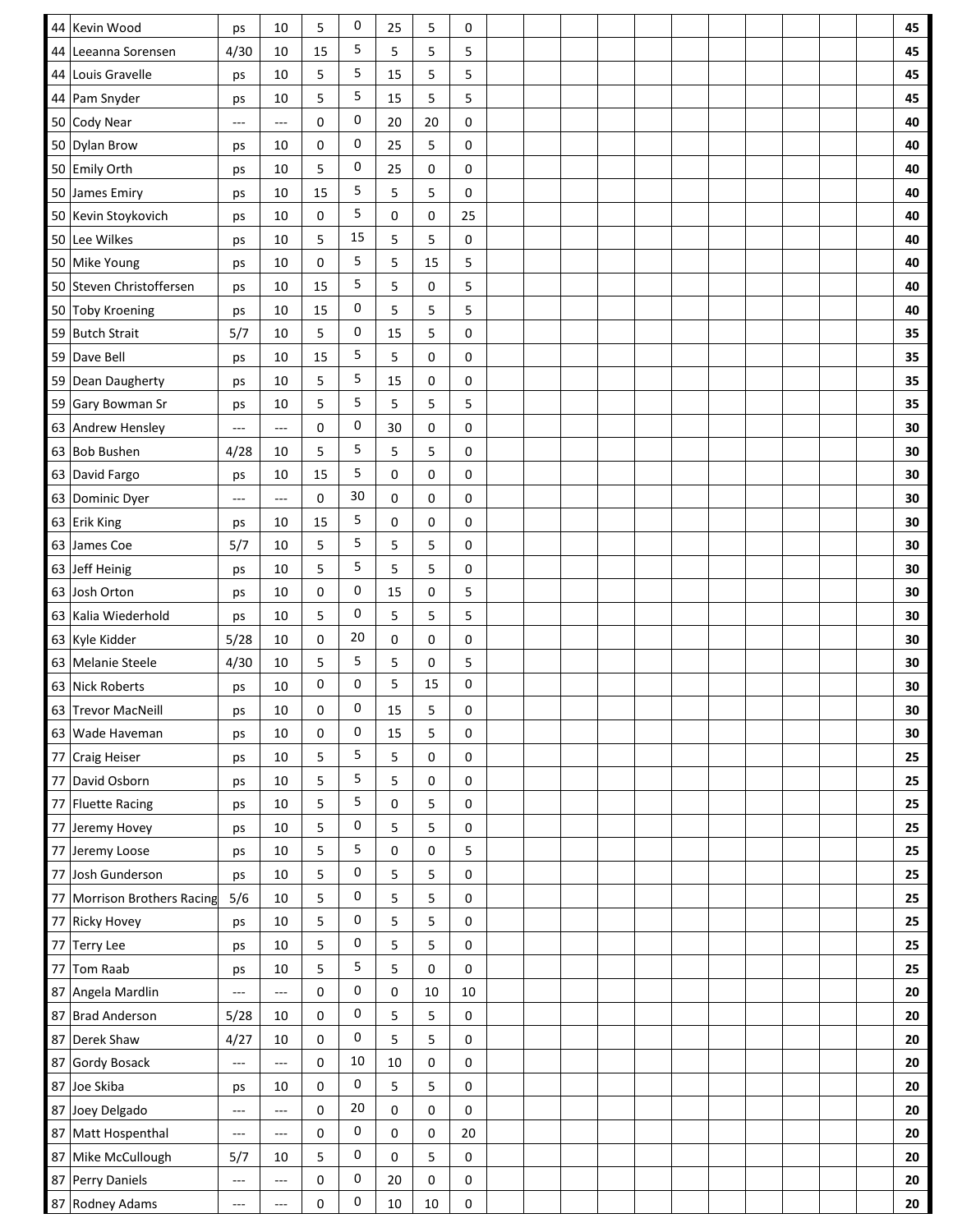|    | 87 Ron Carpenter      | ps                       | 10                   | 5           | 0         | 5           | 0         | 0      |  |  |  |  |  | 20         |
|----|-----------------------|--------------------------|----------------------|-------------|-----------|-------------|-----------|--------|--|--|--|--|--|------------|
|    | 87 Ronnie Blankenship | ---                      | ---                  | 0           | 0         | 20          | 0         | 0      |  |  |  |  |  | 20         |
|    | 87 Samantha Whitley   | $---$                    | ---                  | 0           | 0         | 0           | 20        | 0      |  |  |  |  |  | 20         |
|    | 87 Steve Savich       | ps                       | 10                   | 0           | 5         | 0           | 0         | 5      |  |  |  |  |  | 20         |
|    | 87 Tim Littlefield    | $\rightarrow$            | $\overline{a}$       | 0           | 0         | 20          | 0         | 0      |  |  |  |  |  | 20         |
|    | ## Bob Vandewater     | ps                       | 10                   | 5           | 0         | 0           | 0         | 0      |  |  |  |  |  | 15         |
|    | ## Danny Lewis        | ps                       | 10                   | 5           | 0         | 0           | 0         | 0      |  |  |  |  |  | 15         |
|    | ## Devin Orth         | ps                       | 10                   | 5           | 0         | 0           | 0         | 0      |  |  |  |  |  | 15         |
|    | ## Jeremy Krueger     | ps                       | 10                   | 5           | 0         | $\mathbf 0$ | 0         | 0      |  |  |  |  |  | 15         |
| ## | John Root             | ps                       | 10                   | 0           | 0         | 0           | 0         | 5      |  |  |  |  |  | 15         |
|    | ## Lonny Wiederhold   | ps                       | 10                   | 0           | 5         | 0           | 0         | 0      |  |  |  |  |  | 15         |
|    | ##   Michael Ellis    | ps                       | 10                   | 5           | 0         | 0           | 0         | 0      |  |  |  |  |  | 15         |
|    | ## Ryan Park          | ps                       | 10                   | $\mathbf 0$ | 5         | 0           | 0         | 0      |  |  |  |  |  | 15         |
| ## | Steve Kirbach         | ps                       | 10                   | 0           | 0         | 5           | 0         | 0      |  |  |  |  |  | 15         |
|    | ## Trever Johnson     | 5/21                     | 10                   | $\mathbf 0$ | 0         | 5           | 0         | 0      |  |  |  |  |  | 15         |
| ## | Adam Rentsman         | $\overline{a}$           | $\overline{a}$       | 0           | 0         | $\mathbf 0$ | 10        | 0      |  |  |  |  |  | 10         |
|    | ## Brandon Deweerdt   | ps                       | 10                   | $\mathbf 0$ | 0         | 0           | 0         | 0      |  |  |  |  |  | ${\bf 10}$ |
|    | ## Chris Mesbergen    | $\overline{\phantom{a}}$ | $\qquad \qquad -$    | 10          | 0         | 0           | 0         | 0      |  |  |  |  |  | 10         |
|    | ## Clay Lowery        | ps                       | 10                   | 0           | 0         | 0           | 0         | 0      |  |  |  |  |  | 10         |
|    | ## Eddie Manning      | ---                      | $\sim$ $\sim$ $\sim$ | 0           | 0         | 10          | 0         | 0      |  |  |  |  |  | 10         |
|    | ## Elbert Lambert     | ps                       | 10                   | 0           | 0         | 0           | 0         | 0      |  |  |  |  |  | ${\bf 10}$ |
|    | ## James Persinger    | $---$                    | ---                  | 0           | 10        | 0           | 0         | 0      |  |  |  |  |  | 10         |
|    | ## Jeff Adamick       | ps                       | 10                   | 0           | 0         | 0           | 0         | 0      |  |  |  |  |  | 10         |
|    | ## John Cerka         | $---$                    | ---                  | 0           | 0         | 0           | 0         | $10\,$ |  |  |  |  |  | 10         |
|    | ## Kevin Green        | $---$                    | ---                  | 10          | 0         | 0           | 0         | 0      |  |  |  |  |  | 10         |
|    | ## Kory Thompson      | ps                       | 10                   | $\mathbf 0$ | 0         | 0           | 0         | 0      |  |  |  |  |  | 10         |
|    | ## Martin Tucker      | ps                       | 10                   | 0           | 0         | 0           | 0         | 0      |  |  |  |  |  | 10         |
|    | ## Mike Kane          | ps                       | 10                   | 0           | 0         | $\mathbf 0$ | 0         | 0      |  |  |  |  |  | 10         |
|    | ## Phil Wicinski      | ps                       | 10                   | 0           | 0         | 0           | 0         | 0      |  |  |  |  |  | 10         |
|    | ## Rod Gamache        | ps                       | $10\,$               | 0           | $\pmb{0}$ | 0           | $\pmb{0}$ | 0      |  |  |  |  |  | 10         |
|    | ## Ron Dougherty      | ps                       | $10\,$               | 0           | 0         | 0           | 0         | 0      |  |  |  |  |  | ${\bf 10}$ |
|    | ## Ronnie Carpenter   | $\overline{a}$           | $\cdots$             | 0           | $\pmb{0}$ | 10          | 0         | 0      |  |  |  |  |  | ${\bf 10}$ |
|    | ## Stephenye Boyat    | ps                       | 10                   | 0           | 0         | 0           | 0         | 0      |  |  |  |  |  | ${\bf 10}$ |
|    | ## Steve Deshasier    | $---$                    | $\overline{a}$       | 0           | 0         | 0           | $10\,$    | 0      |  |  |  |  |  | ${\bf 10}$ |
|    | ## Terry Pendock      | ps                       | 10                   | 0           | 0         | 0           | 0         | 0      |  |  |  |  |  | ${\bf 10}$ |
|    | ## Tom Watt           | ps                       | 10                   | 0           | 0         | 0           | 0         | 0      |  |  |  |  |  | ${\bf 10}$ |
|    | ## Tony Clay          | ps                       | 10                   | 0           | 0         | 0           | 0         | 0      |  |  |  |  |  | 10         |
|    | ## Tony Thomas        | 5/21                     | $10\,$               | $\pmb{0}$   | 0         | 0           | 0         | 0      |  |  |  |  |  | ${\bf 10}$ |
|    | ## Wayne Edmondson    | ps                       | 10                   | 0           | 0         | 0           | 0         | 0      |  |  |  |  |  | ${\bf 10}$ |
|    | ## Zac Dankert        | ---                      | ---                  | 0           | 0         | 10          | 0         | 0      |  |  |  |  |  | ${\bf 10}$ |
|    | ## Zach Crawford      | ps                       | 10                   | 0           | 0         | 0           | 0         | 0      |  |  |  |  |  | 10         |
|    |                       |                          |                      |             |           |             |           |        |  |  |  |  |  |            |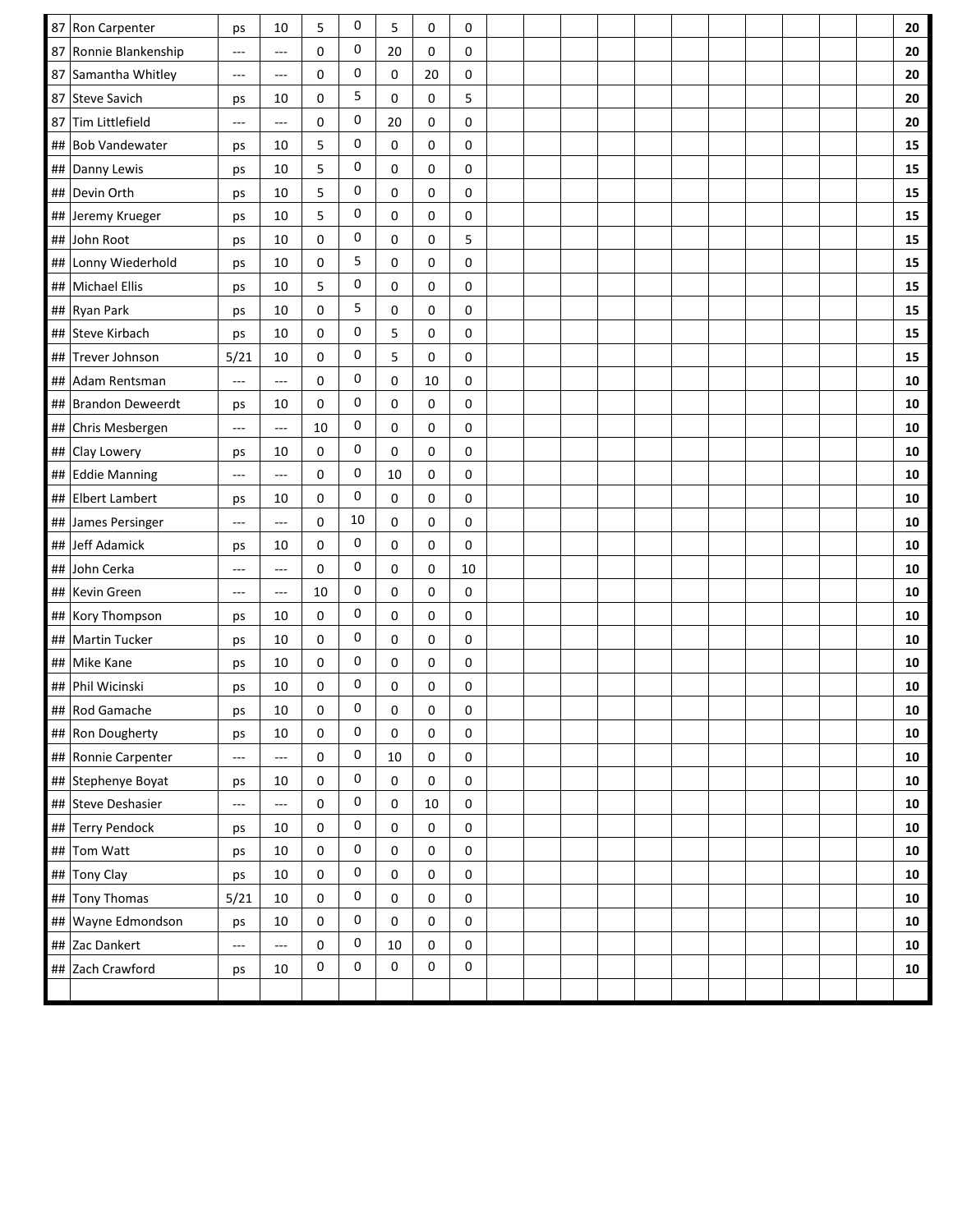

#### Authentic 231 2022 POINTS SERIES

#### ADVANCED JUNIORS

sponsored by All American Graphics

|                | $\frac{1}{\sqrt{2}}$  | Date | <b>Bonus</b> | 5/7      | 5/21 | 5/28     | 5/29 | 6/12     |  | $6/23$ 6/24 7/16 7/28 7/29 8/13 8/25 8/26 9/10 9/17 |  |  |  | 9/24 | <b>Total</b> |
|----------------|-----------------------|------|--------------|----------|------|----------|------|----------|--|-----------------------------------------------------|--|--|--|------|--------------|
| $\mathbf{1}$   | Leah Helsel           | ps   | 10           | $\Omega$ | 15   | 37       | 48   | $\Omega$ |  |                                                     |  |  |  |      | 110          |
| 1 <sup>1</sup> | Damian Snow           | 5/6  | 10           | 37       | 5    | 5        | 26   | 27       |  |                                                     |  |  |  |      | 110          |
|                | 1 Carley Guerne       | ps   | 10           | 15       | 5    | 5        | 37   | 38       |  |                                                     |  |  |  |      | 110          |
|                | 4 Jesse Persinger     | ps   | 10           | 5        | 48   | 15       | 0    | 5        |  |                                                     |  |  |  |      | 83           |
| 5              | Hunter Cesaro         | 5/4  | 10           | 48       | 0    | 5        | 5    | $\Omega$ |  |                                                     |  |  |  |      | 68           |
|                | 5 Aiden Vasquez       | ps   | 10           | 5        | 0    | 48       | 5    | $\Omega$ |  |                                                     |  |  |  |      | 68           |
|                | 7 Hannah Moore        | ps   | 10           | 5.       | 5    | 15       | 15   | 16       |  |                                                     |  |  |  |      | 66           |
| 8              | <b>Hunter Sanford</b> | ps   | 10           | 5        | 15   | 26       | 5    | 0        |  |                                                     |  |  |  |      | 61           |
|                | 9   Ava Cebula        | ps   | 10           | 26       | 5    | 5        | 5    | 5        |  |                                                     |  |  |  |      | 56           |
|                | 10 Toby Helsel        | ps   | 10           | $\Omega$ | 26   | 5        | 5    | 0        |  |                                                     |  |  |  |      | 46           |
|                | 11 Buck Schmidt       | ps   | 10           | 5        | 5    | 5        | 15   | $\Omega$ |  |                                                     |  |  |  |      | 40           |
|                | 12 Nevaeh Adams       | 5/21 | 10           | 5.       | 5    | 5        | 5    | 5        |  |                                                     |  |  |  |      | 35           |
|                | 13 Ean Guenthardt     | ---  | ---          | 0        | 32   | $\Omega$ | 0    | 0        |  |                                                     |  |  |  |      | 32           |
|                | 14 Cheyenne Martin    | ps   | 10           | 5        | 5    | 5        | 5    | 0        |  |                                                     |  |  |  |      | 30           |
|                | 14 Lexie Sanford      | ps   | 10           | 5        | 5    | 5        | 5    | 0        |  |                                                     |  |  |  |      | 30           |
|                | 16 Coleman Hansen     | ---  | ---          | 10       | 0    | 0        | 0    | 0        |  |                                                     |  |  |  |      | 10           |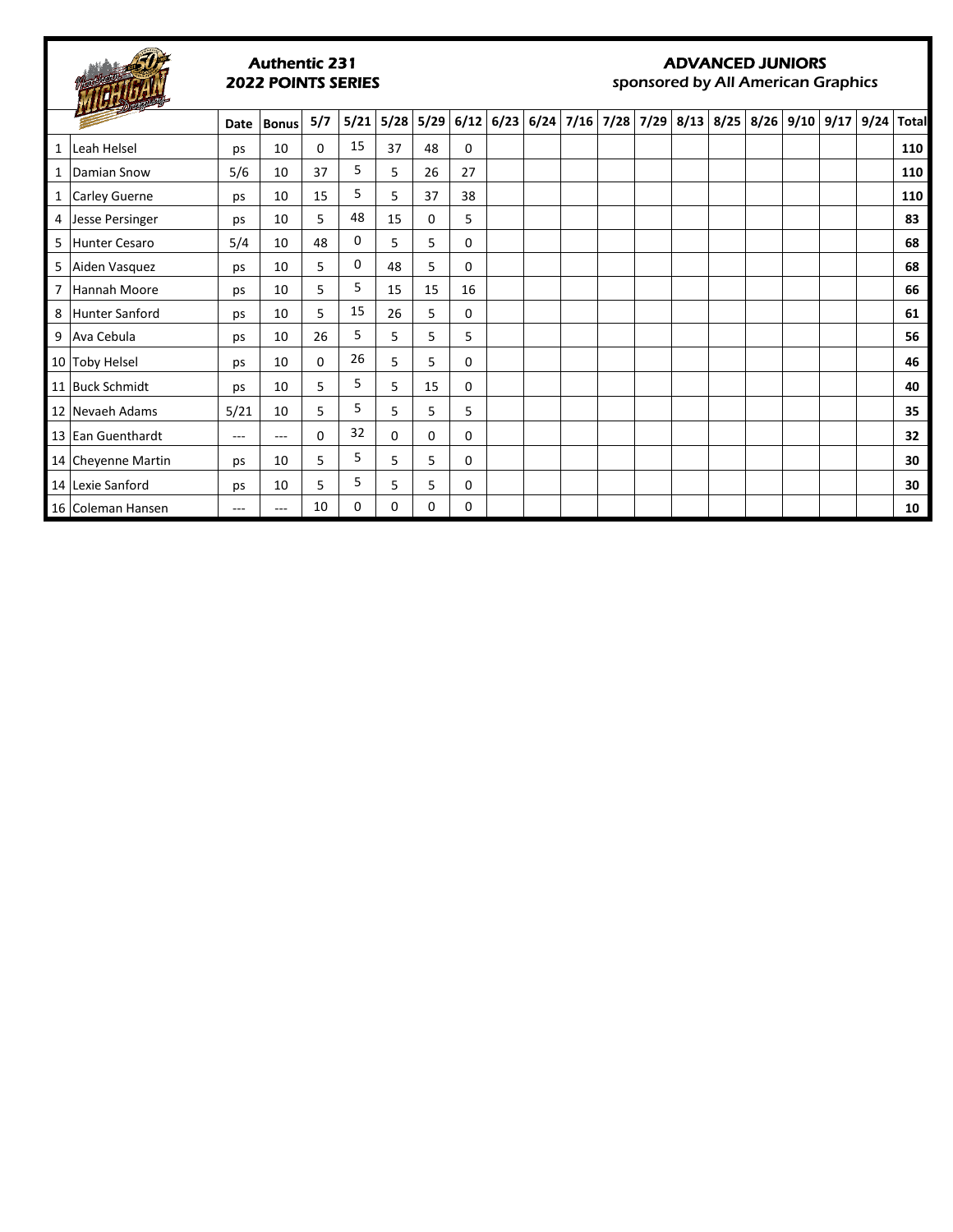### Authentic 231 2022 POINTS SERIES

# MINI JUNIORS

sponsored by ModuGo

|   | $\frac{1}{2}$           | Date  | <b>Bonus</b> | 5/7 | 5/21 | 5/28 | 5/29 |    | $6/12$ 6/23 |  |  |  | $6/24$ 7/16 7/28 7/29 8/13 8/25 8/26 9/10 9/17 | 9/24 | <b>Total</b> |
|---|-------------------------|-------|--------------|-----|------|------|------|----|-------------|--|--|--|------------------------------------------------|------|--------------|
| 1 | Knox Schmidt-Stoykovich | ps    | 10           | 5   | 37   | 48   | 5    | 48 |             |  |  |  |                                                |      | 153          |
|   | 2 Tyler Thompson        | ps    | 10           | 0   | 48   | 26   | 48   | 15 |             |  |  |  |                                                |      | 147          |
|   | 3 Ann Cerka             | ps    | 10           | 38  | 26   | 5    | 26   | 26 |             |  |  |  |                                                |      | 131          |
|   | 4 Nathaniel Cebula      | ps    | 10           | 27  | 5    | 37   | 5    | 5  |             |  |  |  |                                                |      | 89           |
|   | 5 Eli Omar              | ps    | 10           | 5   | 5    | 5    | 37   | 5  |             |  |  |  |                                                |      | 67           |
|   | 6 Gregory Rose          | ps    | 10           | 0   | 15   | 0    | 0    | 37 |             |  |  |  |                                                |      | 62           |
|   | 7 Emmett Omar           | ps    | 10           | 11  | 5    | 5    | 15   | 5  |             |  |  |  |                                                |      | 51           |
| 8 | Alliana Bacon           | ps    | 10           | 5   | 15   | 5    | 5    | 5  |             |  |  |  |                                                |      | 45           |
|   | 9 Kolton Delgado        | ps    | 10           | 5   | 0    | 15   | 5    | 5  |             |  |  |  |                                                |      | 40           |
|   | 9 Tanner Thompson       | ps    | 10           | 0   | 5    | 5    | 5    | 15 |             |  |  |  |                                                |      | 40           |
|   | 11 Wyatt Martin         | ps    | 10           | 5   | 5    | 5    | 5    | 5  |             |  |  |  |                                                |      | 35           |
|   | 12 Lily Eckert          | 5/7   | 10           | 11  | 0    | 0    | 5    | 5  |             |  |  |  |                                                |      | 31           |
|   | 13 Michael Michalik     | ps    | 10           | 5   | 0    | 5    | 0    | 5  |             |  |  |  |                                                |      | 25           |
|   | 14 Ryder Girven         | $---$ | ---          | 0   | 0    | 10   | 10   | 0  |             |  |  |  |                                                |      | 20           |
|   | 15 Tanner Savich        | $---$ | $---$        | 0   | 0    | 0    | 0    | 10 |             |  |  |  |                                                |      | 10           |
|   | 15 Rayce Girven         | $---$ | $---$        | 0   | 0    | 0    | 10   | 0  |             |  |  |  |                                                |      | 10           |
|   | 15 Logan Bednarick      | ps    | 10           | 0   | 0    | 0    | 0    | 0  |             |  |  |  |                                                |      | 10           |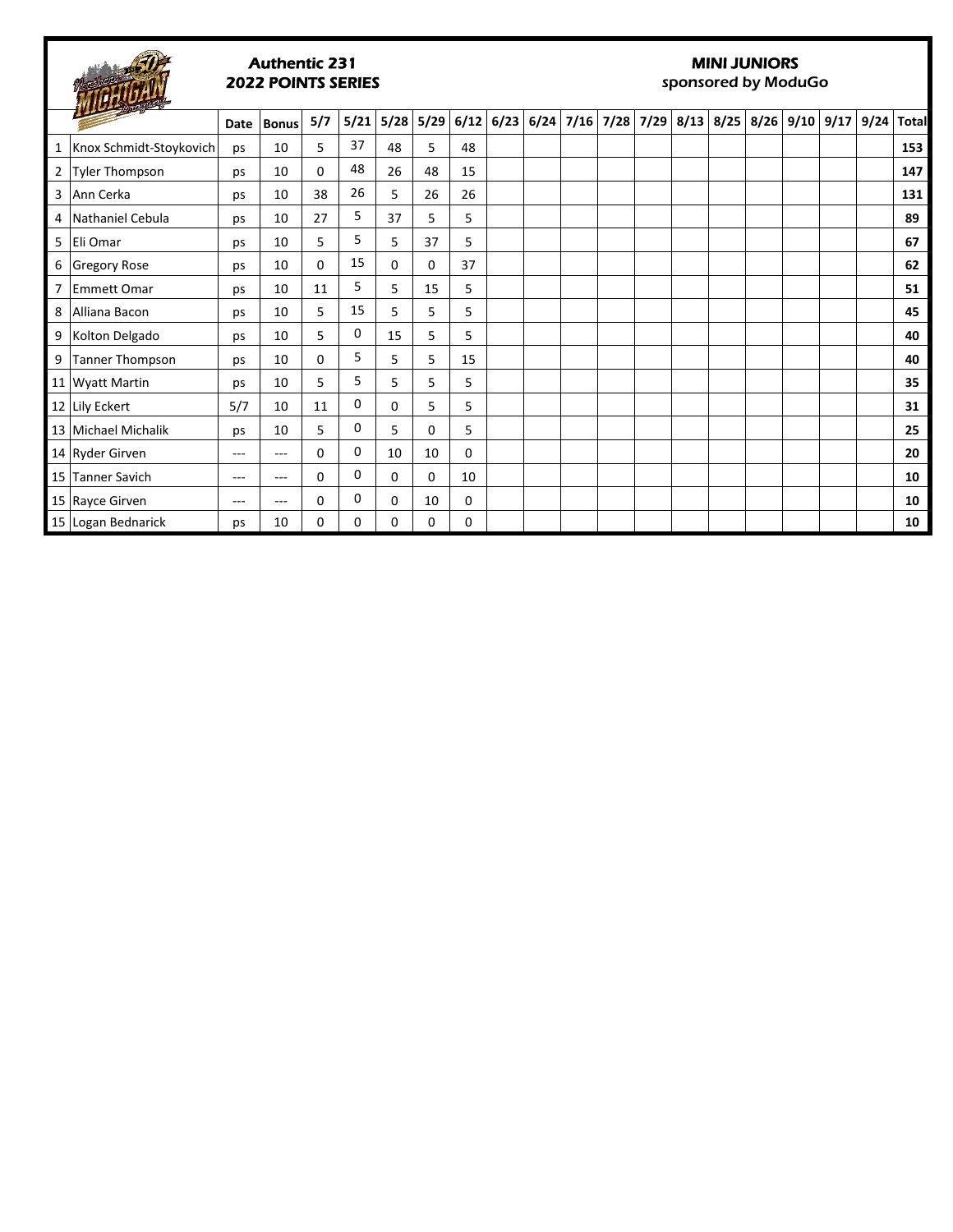|                |                         |              |      |      |     | KEVIN DEAN HIGH SCHOOL<br>sponsored by Garrett Performance |     |      |              |
|----------------|-------------------------|--------------|------|------|-----|------------------------------------------------------------|-----|------|--------------|
|                |                         | <b>Bonus</b> | 5/20 | 6/10 | 7/2 | 8/12                                                       | 9/9 | 10/1 | <b>Total</b> |
| 1              | Dominic Dyer            |              | 38   | 38   |     |                                                            |     |      | 76           |
| $\overline{2}$ | <b>Gannon Dougherty</b> |              | 27   | 27   |     |                                                            |     |      | 54           |
| 3              | <b>Patrick Boris</b>    |              | 5    | 16   |     |                                                            |     |      | 21           |
| 4              | Alexis Rosenberg        |              | 16   | 0    |     |                                                            |     |      | 16           |
| 4              | Hailey Johnson          |              | 16   | 0    |     |                                                            |     |      | 16           |
| 6              | Madelyn Ledford         |              | 5    | 5    |     |                                                            |     |      | 10           |
| 6              | Robert Kesling          |              | 5    | 5    |     |                                                            |     |      | 10           |
| 6              | <b>Carson Myers</b>     |              | 5    | 5    |     |                                                            |     |      | 10           |
| 9              | Lucas Stapley           |              | 0    | 5    |     |                                                            |     |      | 5            |
| 9              | Shania Root             |              | 5    | 0    |     |                                                            |     |      | 5            |
| 9              | John Root               |              | 5    | 0    |     |                                                            |     |      | 5            |
| 9              | <b>Bradley Zorn</b>     |              | 5    | 0    |     |                                                            |     |      | 5            |
| 9              | <b>Autumn Hamilton</b>  |              | 5    | 0    |     |                                                            |     |      | 5            |
| 9              | Noel Cebula             |              | 5    | 0    |     |                                                            |     |      | 5            |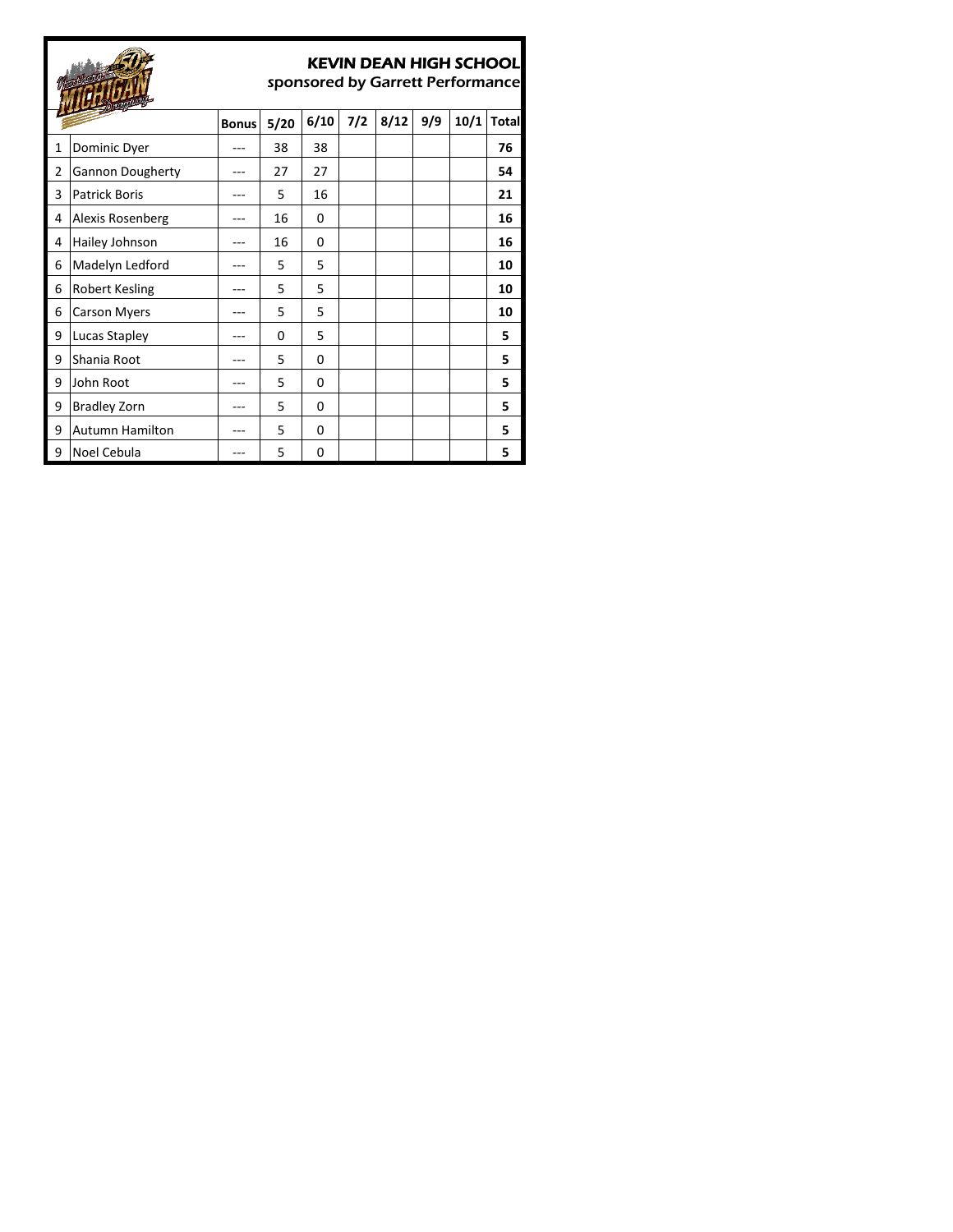|    |                       |              |      |      |     | sponsored by Chicks on Slicks |     | <b>CHICKS ON SLICKS</b> |              |
|----|-----------------------|--------------|------|------|-----|-------------------------------|-----|-------------------------|--------------|
|    |                       | <b>Bonus</b> | 5/20 | 6/10 | 7/2 | 8/12                          | 9/9 | 10/1                    | <b>Total</b> |
| 1  | <b>Breann Cash</b>    | 10           | 58   | 15   |     |                               |     |                         | 83           |
| 2  | Leeanna Sorensen      | 10           | 15   | 48   |     |                               |     |                         | 73           |
| 3  | Kristina Mardlin      | 10           | 36   | 26   |     |                               |     |                         | 72           |
| 4  | <b>Emily Orth</b>     | 10           | 47   | 0    |     |                               |     |                         | 57           |
| 5  | Breah Kidder          | 10           | 5    | 26   |     |                               |     |                         | 41           |
| 6  | Jazline Bredbanner    | 10           | 25   | 5    |     |                               |     |                         | 40           |
| 6  | Allie Decker          | 10           | 15   | 15   |     |                               |     |                         | 40           |
| 8  | Kalia Wiederhold      | 10           | 25   | 0    |     |                               |     |                         | 35           |
| 9  | Rebecca Whitaker      | ---          | 0    | 32   |     |                               |     |                         | 32           |
| 10 | Darci Simpson         | 10           | 15   | 5    |     |                               |     |                         | 30           |
| 10 | Melissa Wood          | 10           | 5    | 15   |     |                               |     |                         | 30           |
| 12 | Melissa Spellman      | 10           | 15   | 0    |     |                               |     |                         | 25           |
| 13 | Angela Mardlin        | 10           | 5    | 5    |     |                               |     |                         | 20           |
| 13 | Gina Spence           | 10           | 5    | 5    |     |                               |     |                         | 20           |
| 13 | Valerie Maguire       | 10           | 5    | 5    |     |                               |     |                         | 20           |
| 13 | Cindy Culver          | 10           | 5    | 5    |     |                               |     |                         | 20           |
| 13 | Noel Cebula           | 10           | 5    | 5    |     |                               |     |                         | 20           |
| 13 | Kim Crawford          | 10           | 5    | 5    |     |                               |     |                         | 20           |
| 13 | <b>Melanie Steele</b> | 10           | 5    | 5    |     |                               |     |                         | 20           |
| 13 | Pam Snyder            | 10           | 5    | 5    |     |                               |     |                         | 20           |
| 13 | Riki Swander          | 10           | 5    | 5    |     |                               |     |                         | 20           |
| 13 | Shania Root           | 10           | 5    | 5    |     |                               |     |                         | 20           |
| 23 | Angela Adamick        | 10           | 5    | 0    |     |                               |     |                         | 15           |
| 23 | Samantha Whitley      | 10           | 5    | 0    |     |                               |     |                         | 15           |
|    | 23 Mel Wade           | 10           | 5    | 0    |     |                               |     |                         | 15           |
|    | 26 Emily Fluette      | ---          | 0    | 10   |     |                               |     |                         | 10           |
| 26 | Beckah Hlavka         | 10           | 0    | 0    |     |                               |     |                         | 10           |
|    | 26 Vicki Skiba        | ---          | 10   | 0    |     |                               |     |                         | 10           |
|    | 26 Michelle Mankie    | 10           | 0    | 0    |     |                               |     |                         | 10           |
| 26 | Rebecca McNinch       | 10           | 0    | 0    |     |                               |     |                         | 10           |
| 26 | Michelle Johnson      | 10           | 0    | 0    |     |                               |     |                         | 10           |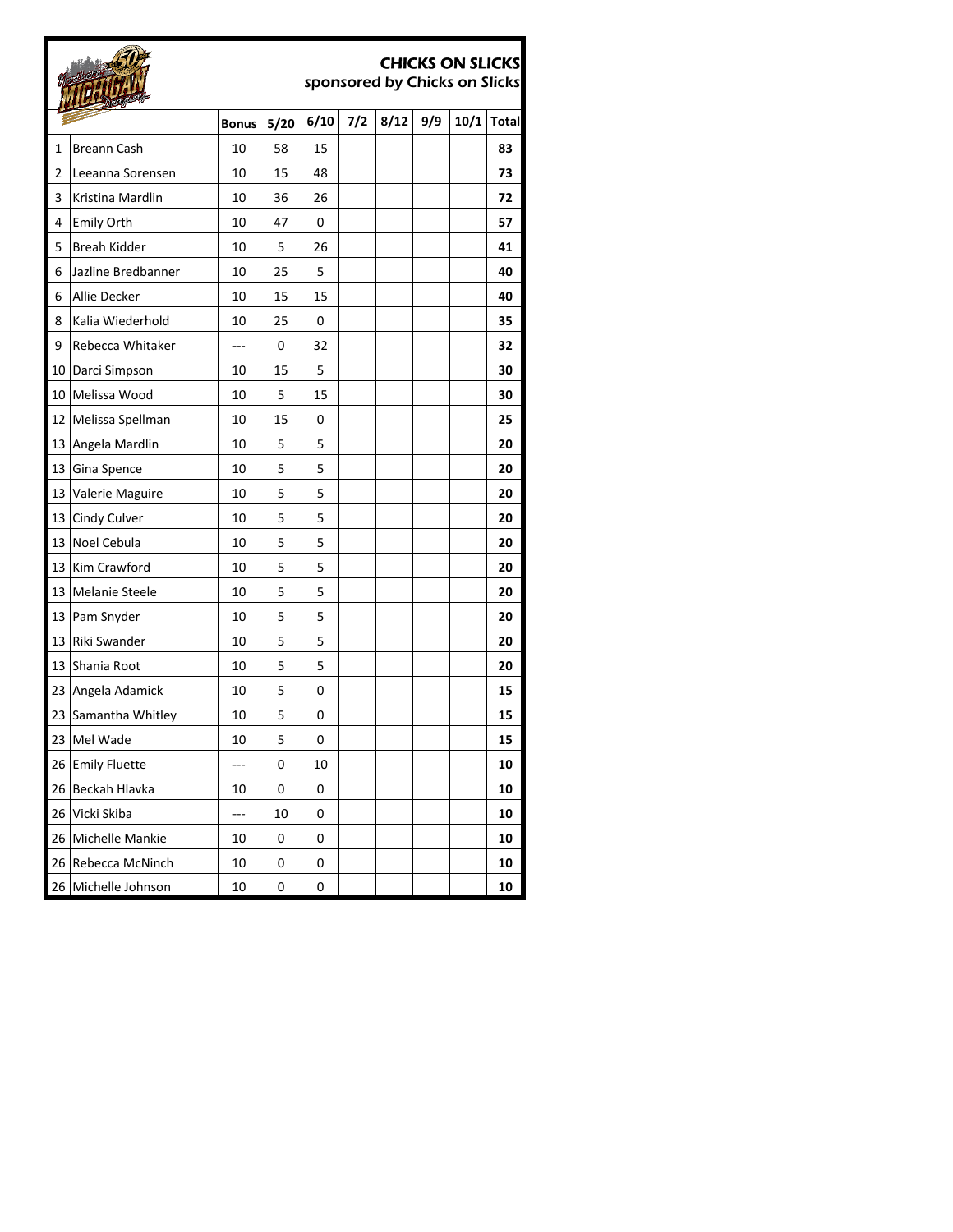# **TTIB**

# TOP DOORSLAMMERS

sponsored by GR Machine Repair

|                | <b>Company of the Company of the Company of the Company of the Company of the Company of the Company of The Company of The Company of The Company of The Company of The Company of The Company of The Company of The Company of </b> |              |      |      |      |      |              |
|----------------|--------------------------------------------------------------------------------------------------------------------------------------------------------------------------------------------------------------------------------------|--------------|------|------|------|------|--------------|
|                |                                                                                                                                                                                                                                      | <b>Bonus</b> | 5/29 | 6/25 | 7/30 | 8/27 | <b>Total</b> |
| 1              | Ron Brow                                                                                                                                                                                                                             | 10           | 40   |      |      |      | 50           |
| $\overline{2}$ | Tom Whitaker                                                                                                                                                                                                                         | 10           | 27   |      |      |      | 37           |
| 3              | <b>Bill Heiges</b>                                                                                                                                                                                                                   | 10           | 19   |      |      |      | 29           |
| 4              | Cody Near                                                                                                                                                                                                                            | 10           | 16   |      |      |      | 26           |
| 5              | Eric Johnson                                                                                                                                                                                                                         | 10           | 9    |      |      |      | 19           |
| 6              | Jim Bacon                                                                                                                                                                                                                            | 10           | 7    |      |      |      | 17           |
| 7              | Gary Hlavka                                                                                                                                                                                                                          | 10           | 5    |      |      |      | 15           |
|                |                                                                                                                                                                                                                                      |              |      |      |      |      |              |
|                |                                                                                                                                                                                                                                      |              |      |      |      |      |              |
|                |                                                                                                                                                                                                                                      |              |      |      |      |      |              |
|                |                                                                                                                                                                                                                                      |              |      |      |      |      |              |
|                |                                                                                                                                                                                                                                      |              |      |      |      |      |              |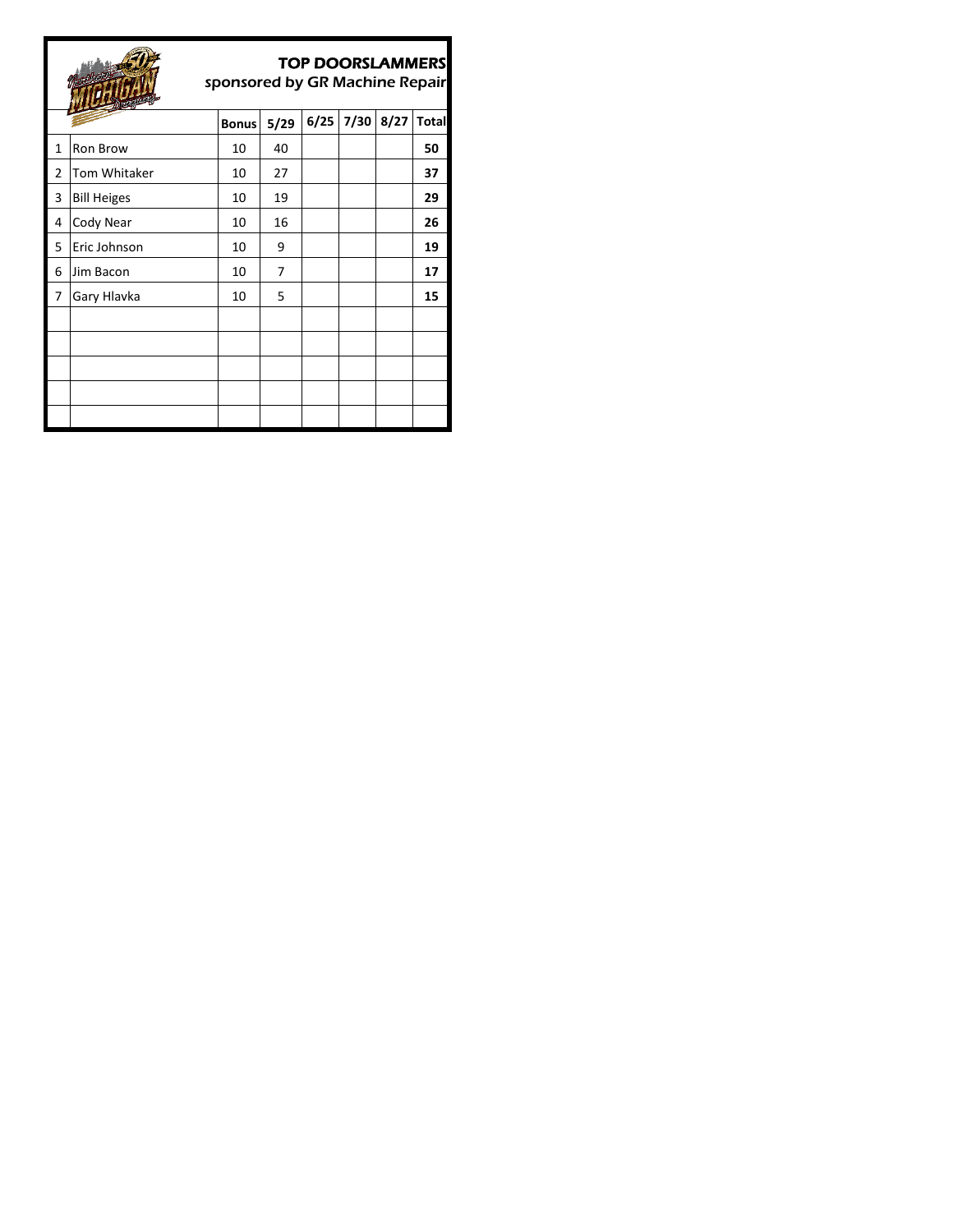## RIDER CLASS



sponsored by Dublin General Store

|                | <b>The Company of the Company</b> | 5/6 | 6/10 | $7/2$ | 8/12 | 9/9 | 10/1 | <b>Total</b> |
|----------------|-----------------------------------|-----|------|-------|------|-----|------|--------------|
| $\mathbf{1}$   | Dan Marcinkowski                  | 48  | 15   |       |      |     |      | 63           |
| $\overline{2}$ | Jeremy Krueger                    | 5   | 48   |       |      |     |      | 53           |
| 3              | Jerry Knapp                       | 37  | 5    |       |      |     |      | 42           |
| 3              | Joey Howell                       | 5   | 37   |       |      |     |      | 42           |
| 5              | <b>Bob Beuthin</b>                | 15  | 26   |       |      |     |      | 41           |
| 6              | Gordy Bosack                      | 26  | 5    |       |      |     |      | 31           |
| 7              | Iesha Mitchell                    | 0   | 26   |       |      |     |      | 26           |
| 8              | Thom Rosely                       | 15  | 5    |       |      |     |      | 20           |
| 8              | Ken Knapp                         | 15  | 5    |       |      |     |      | 20           |
| 8              | Thommy Rosely                     | 5   | 15   |       |      |     |      | 20           |
| 8              | Mike Young                        | 5   | 15   |       |      |     |      | 20           |
| 12             | Andy Knapp                        | 5   | 5    |       |      |     |      | 10           |
| 12             | Larry Zelke                       | 5   | 5    |       |      |     |      | 10           |
| 12             | Wendy Woo                         | 5   | 5    |       |      |     |      | 10           |
| 12             | Craig Stapley                     | 5   | 5    |       |      |     |      | 10           |
| 16             | <b>Chance Morrison</b>            | 5   | 0    |       |      |     |      | 5            |
| 16             | James Emiry                       | 5   | 0    |       |      |     |      | 5            |
| 16             | Gerry Bandelow                    | 0   | 5    |       |      |     |      | 5            |
| 16             | Jehsika                           | 0   | 5    |       |      |     |      | 5            |
| 16             | <b>Dustin Harris</b>              | 0   | 5    |       |      |     |      | 5            |
| 16             | Damien Mitchell                   | 0   | 5    |       |      |     |      | 5            |
| 16             | Jimmy Slaterline                  | 0   | 5    |       |      |     |      | 5            |
| 16             | Tim Jacobs                        | 0   | 5    |       |      |     |      | 5            |
| 16             | Clay Lowery                       | 5   | 0    |       |      |     |      | 5            |
|                |                                   |     |      |       |      |     |      |              |